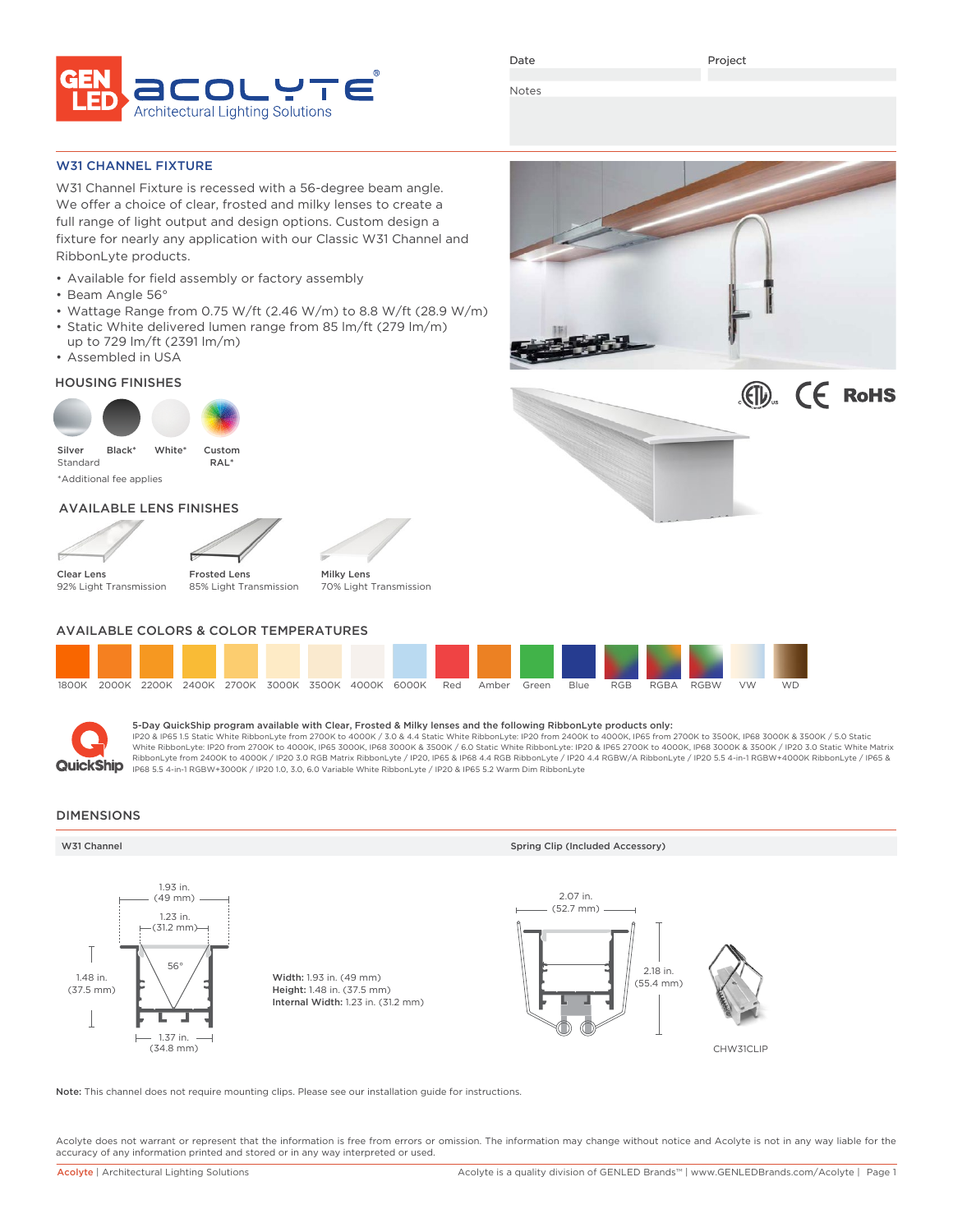

### SPECIFICATIONS

| Beam Angle                   | 56°                                                                                                                                                                                                                                                                                                                                                                                                      |
|------------------------------|----------------------------------------------------------------------------------------------------------------------------------------------------------------------------------------------------------------------------------------------------------------------------------------------------------------------------------------------------------------------------------------------------------|
| Lens Type                    | Clear Lens, Frosted Lens, Milky Lens                                                                                                                                                                                                                                                                                                                                                                     |
| Length                       | Channel is sold by the foot and cut to your exact desired length. Required amount of spring clips included.                                                                                                                                                                                                                                                                                              |
| <b>Operating Voltage</b>     | 24V                                                                                                                                                                                                                                                                                                                                                                                                      |
| Dimming                      | MLV / 0-10 Volt / Lutron Hi-Lume 1% dimming LED drivers / Lutron VIVE code compliance available / ELV / DALI / DMX                                                                                                                                                                                                                                                                                       |
| <b>Operating Temperature</b> | -40° F to 158° F (-40° C to 70° C)                                                                                                                                                                                                                                                                                                                                                                       |
| Colors                       | 1800K, 2000K, 2200K, 2400K, 2700K, 3000K, 3500K, 4000K, 6000K, Red, Amber, Green, Blue, RGB, RGBW, RGBA, VW,<br>Warm Dim (1800K, 2000K, 2200K only available in IP20)                                                                                                                                                                                                                                    |
| CRI                          | 90+ CRI (Static white only)                                                                                                                                                                                                                                                                                                                                                                              |
| Lamp Life                    | L70 at 50,000 Hours                                                                                                                                                                                                                                                                                                                                                                                      |
| MacAdam Ellipses (SDCM)      | 2-Step Binning (For Static White LEDs only)                                                                                                                                                                                                                                                                                                                                                              |
| Certifications               | ETL Listed: UL 2108 Issued: 2004/02/27 Ed: 1 Rev: 2014/02/24 Low Voltage Lighting Systems<br>CSA C22.2#9.0 Issued: 1996/06/01 Ed: 1 (R2011) General Requirements for Luminaries;<br>with Gen. Inst. 1: 1997, Gen Inst. 2: 1998. ROHS compliant UL 2108 - Low Voltage Lighting Systems<br>UL 8750 - Light Emitting Diode (LED) Equipment for Use in Lighting Products UL 1598 / CSA 250.0-08 - Luminaires |

Acolyte does not warrant or represent that the information is free from errors or omission. The information may change without notice and Acolyte is not in any way liable for the accuracy of any information printed and stored or in any way interpreted or used.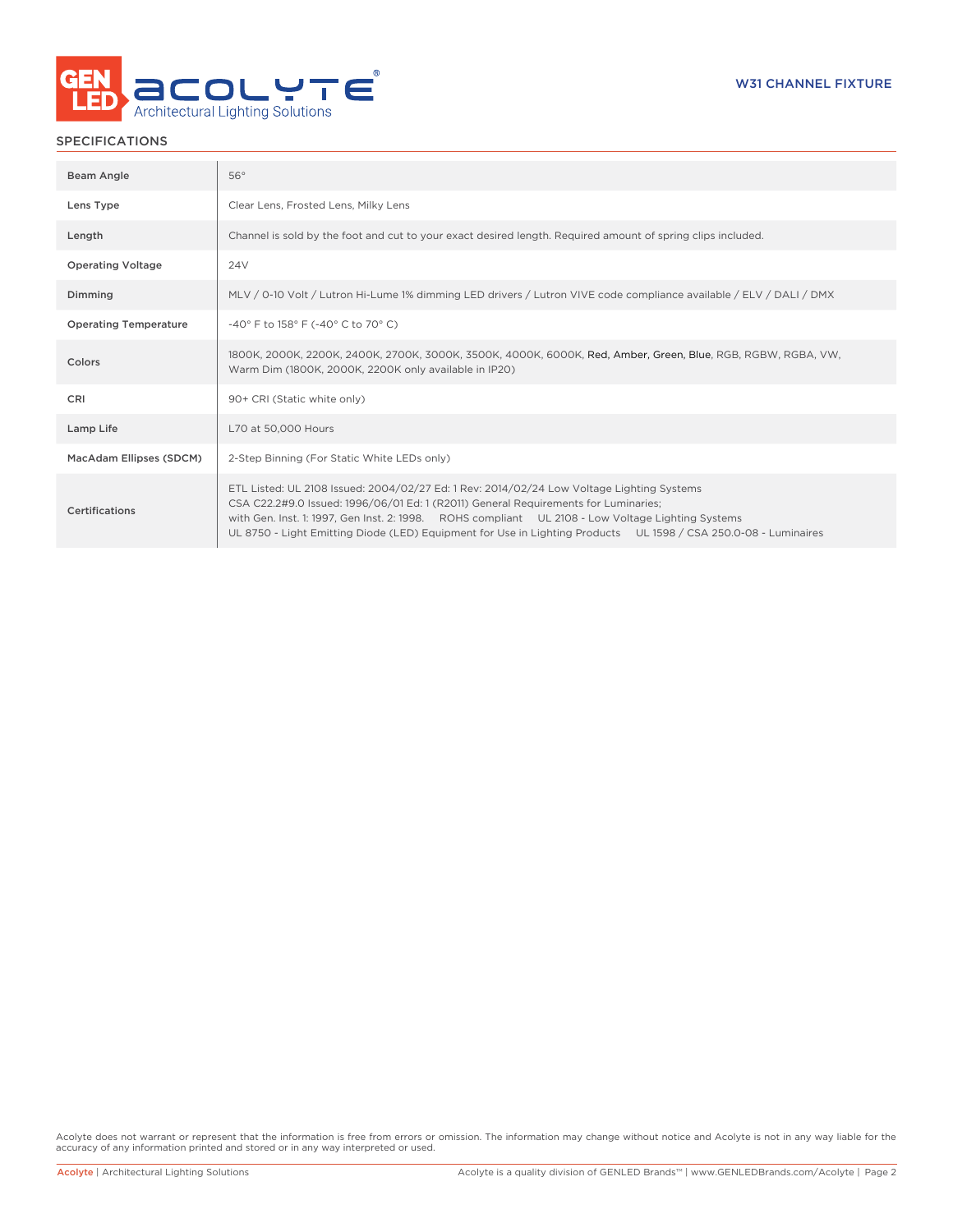

### ORDERING GUIDE

Consult factory for custom colors

# **STEP 1 Complete Channel Part Number**

| <b>CHANNEL</b>      | LENS                    |                                                      | <b>HOUSING COLOR</b>         |                   |
|---------------------|-------------------------|------------------------------------------------------|------------------------------|-------------------|
| CHW31               |                         |                                                      |                              |                   |
| CHW31 - W31 Channel | C - Clear Lens*         | M - Milky Lens                                       | <b>SV</b> - Silver (default) | <b>WH</b> - White |
|                     | <b>F</b> - Frosted Lens | * Clear lens is the default option if not specified. | <b>BK</b> - Black            |                   |

**Complete RibbonLyte Part Number** 

| <b>CATEGORY</b>                                                                                                  | <b>CRI</b>                              | <b>RIBBON TYPE &amp; IP RATING</b>   |                                        |                       |  |
|------------------------------------------------------------------------------------------------------------------|-----------------------------------------|--------------------------------------|----------------------------------------|-----------------------|--|
| <b>RB</b>                                                                                                        |                                         |                                      |                                        |                       |  |
| RB - RibbonLyte                                                                                                  | <b>0</b> - Static Color, Color Changing | SWS220 - Static White Series 2 IP20  | <b>RGBWADD - Addressable RGBW IP67</b> | RGBWA20 - RGBW/A IP20 |  |
|                                                                                                                  | 90 - 90+ CRI Static White               | SWS265 - Static White Series 2 IP65  | VWS220 - VW Series 2 IP20              | RGBWA65 - RGBW/A IP65 |  |
|                                                                                                                  |                                         | SWS268 - Static White Series 2 IP68  | VWS265 - VW Series 2 IP65              | RGBWA68 - RGBW/A IP68 |  |
|                                                                                                                  |                                         | SCS220 - Static Color Series 2 IP20  | VWS268 - VW Series 2 IP68              | WD20 - Warm Dim IP20  |  |
|                                                                                                                  |                                         | SCS265 - Static Color Series 2 IP65  | <b>RGB20 - RGB IP20</b>                | WD65 - Warm Dim IP65  |  |
| NOTE: To ensure waterproofing standards are met, IP65,<br>IP67, and IP68 RibbonLyte can NOT be cut in the field. |                                         | SCS268 - Static Color Series 2 IP68  | <b>RGB65 - RGB IP65</b>                | WD68 - Warm Dim IP68  |  |
|                                                                                                                  |                                         | <b>RGBADD</b> - Addressable RGB IP67 | <b>RGB68 - RGB IP68</b>                |                       |  |

IP67, and IP68 RibbonLyte can NOT be cut in the field.

| <b>WATTAGE</b>                                                         | COLOR        |                                                        |
|------------------------------------------------------------------------|--------------|--------------------------------------------------------|
|                                                                        |              |                                                        |
| <b>0.75</b> - 0.75 W/ft (2.46 W/m - Static White, Static Color)        | 18 - 1800K   | <b>VW</b> - Variable White                             |
| 1.0 - 1.0 W/ft $(3.3 \text{ W/m} - \text{Variable White})$             | $20 - 2000K$ | RGB - Red, Green, Blue                                 |
| 1.5 - 1.5 W/ft $(4.9 \text{ W/m}$ - Static White, Static Color)        | 22 - 2200K   | RGB30 - Red, Green, Blue + 3000K                       |
| 2.2 - 2.2 W/ft (7.2 W/m - Static White, Static Color, RGB)             | 24 - 2400K   | <b>RGB40</b> - Red, Green, Blue + 4000K (5.5W only)    |
| 3.0 - 3.0 W/ft (9.8 W/m - Static White, Static Color, Variable White)  | 27 - 2700K   | RGB60 - Red, Green, Blue + 6000K                       |
| $3.7 - 3.7$ W/ft (12.1 W/m - Addressable RGB)                          | 30 - 3000K   | RGBA - Red, Green, Blue + Amber                        |
| 4.4 - 4.4 W/ft (14.4 W/m - Static White, Static Color, RGB, RGBW/RGBA) | 35 - 3500K   | RGBW30 - RGB + 3000K Addressable                       |
| <b>5.0</b> - 5.0 W/ft (16.4 W/m - Static White, Static Color)          | 40 - 4000K   | RGBW60 - RGB + 6000K Addressable                       |
| 5.2 - 5.2 W/ft (17.1 W/m - Warm Dim)                                   | 60 - 6000K   | 2920 - Warm Dim 2900K - 2000K (IP20)                   |
| 5.4 - 5.4 W/ft (17.7 W/m - Addressable RGBW)                           | $R - Red$    | 2721 - Warm Dim 2700K - 2100K (IP65+IP68)              |
| 5.5 - 5.5 W/ft (18.0 W/m - RGBW/RGBA)                                  | A - Amber    | Z - Undecided**                                        |
| 6.0 - 6.0 W/ft (19.7 W/m - Static White, Static Color, Variable White) | G - Green    | ** For quotes only. Must be chosen before final order. |
| 8.8 - 8.8 W/ft (28.9 W/m - RGB, RGBW/RGBA)                             | $B - Blue$   |                                                        |



# **STEP 3 Complete Assembly Option & Length**

ASSEMBLY OPTION LENGTH (Standard factory assembled length up to 78 in. / 2 m)

- FI Field Assembly
- FA Factory Assembly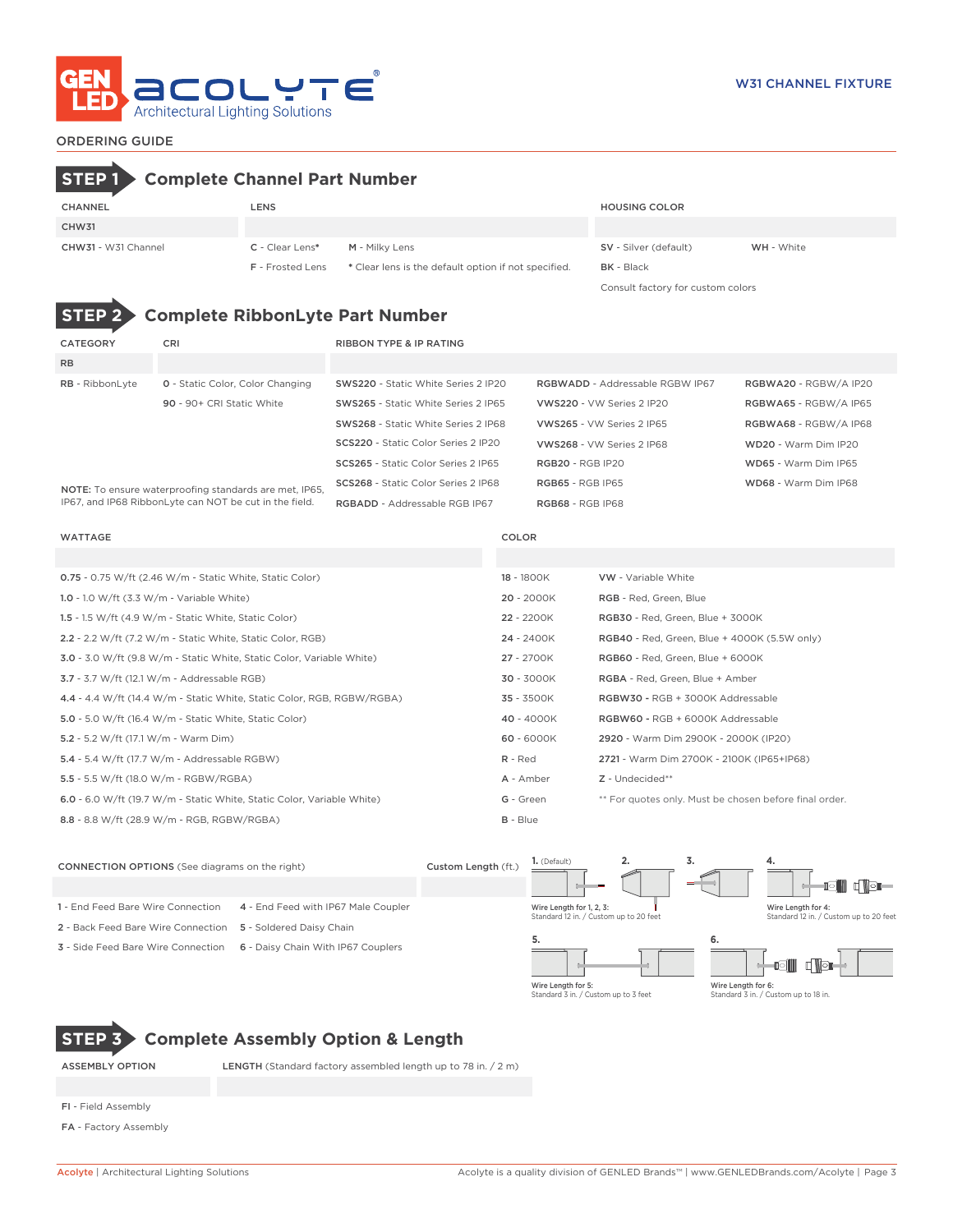

## RIBBONLYTE SPECIFICATIONS & COMPATIBILITY

| Available<br>Wattages            | Cuttable<br>Length       | LED<br>Pitch               | Color<br>Temp.                                                     | Im/W<br>without<br>Lens  | <b>Delivered Lumens</b><br>with Clear Lens | <b>Delivered Lumens</b><br>with Frosted Lens | <b>Delivered Lumens</b><br>with Milky Lens | Max<br>Length              |                       | Compatible              | with Channel             |                          |                          |       |     |                         |                         |                         |                   |  |  |  |  |  |  |  |  |       |     |                           |                         |                           |         |  |  |  |
|----------------------------------|--------------------------|----------------------------|--------------------------------------------------------------------|--------------------------|--------------------------------------------|----------------------------------------------|--------------------------------------------|----------------------------|-----------------------|-------------------------|--------------------------|--------------------------|--------------------------|-------|-----|-------------------------|-------------------------|-------------------------|-------------------|--|--|--|--|--|--|--|--|-------|-----|---------------------------|-------------------------|---------------------------|---------|--|--|--|
|                                  |                          |                            |                                                                    |                          |                                            |                                              |                                            |                            | <b>IP20</b>           | <b>IP65</b>             | <b>IP68</b>              |                          |                          |       |     |                         |                         |                         |                   |  |  |  |  |  |  |  |  |       |     |                           |                         |                           |         |  |  |  |
| 0.75 Static<br>1.97 in.<br>White |                          | 1800K                      | 84                                                                 | 58 lm/ft (190.3 lm/m)    | 53.6 lm/ft (175.8 lm/m)                    | 44.1 lm/ft (144.6 lm/m)                      |                                            |                            |                       |                         |                          |                          |                          |       |     |                         |                         |                         |                   |  |  |  |  |  |  |  |  |       |     |                           |                         |                           |         |  |  |  |
|                                  |                          |                            | 2000K                                                              | 99                       | 68.3 lm/ft (224 lm/m)                      | 63.1 lm/ft (207 lm/m)                        | 52 lm/ft (170.6 lm/m)                      |                            |                       |                         |                          |                          |                          |       |     |                         |                         |                         |                   |  |  |  |  |  |  |  |  |       |     |                           |                         |                           |         |  |  |  |
|                                  | 48 LEDs/ft               |                            |                                                                    |                          |                                            | 2200K                                        | 109                                        | 75.2 lm/ft (246.7 lm/m)    | 69.5 lm/ft (228 lm/m) | 57.2 lm/ft (187.6 lm/m) | IP20:                    |                          |                          |       |     |                         |                         |                         |                   |  |  |  |  |  |  |  |  |       |     |                           |                         |                           |         |  |  |  |
|                                  |                          | 2400K                      | 113                                                                | 78 lm/ft (255.8 lm/m)    | 72.0 lm/ft (236.2 lm/m)                    | 59.3 lm/ft (194.5 lm/m)                      | 49 ft<br>(15 m)                            |                            |                       |                         |                          |                          |                          |       |     |                         |                         |                         |                   |  |  |  |  |  |  |  |  |       |     |                           |                         |                           |         |  |  |  |
| Series 2                         | $(50$ mm $)$             | (160 LEDs/m)               | 2700K                                                              | 123                      | 84.9 lm/ft (278.5 lm/m)                    | 78.4 lm/ft (257.2 lm/m)                      | 64.6 lm/ft (211.9 lm/m)                    | IP65/IP68:                 | ✓                     | $\checkmark$            | $\checkmark$             |                          |                          |       |     |                         |                         |                         |                   |  |  |  |  |  |  |  |  |       |     |                           |                         |                           |         |  |  |  |
|                                  |                          |                            |                                                                    |                          |                                            |                                              |                                            |                            |                       |                         |                          |                          |                          | 3000K | 123 | 84.9 lm/ft (278.5 lm/m) | 78.4 lm/ft (257.2 lm/m) | 64.6 lm/ft (211.9 lm/m) | 32.8 ft<br>(10 m) |  |  |  |  |  |  |  |  |       |     |                           |                         |                           |         |  |  |  |
|                                  |                          |                            |                                                                    |                          | 3500K                                      | 130                                          | 89.7 lm/ft (294.2 lm/m)                    | 82.9 lm/ft (272 lm/m)      | 68.3 lm/ft (224 lm/m) |                         |                          |                          |                          |       |     |                         |                         |                         |                   |  |  |  |  |  |  |  |  |       |     |                           |                         |                           |         |  |  |  |
|                                  |                          |                            | 4000K                                                              | 134                      | 92.5 lm/ft (303.4 lm/m)                    | 85.4 lm/ft (280.1 lm/m)                      | 70.4 lm/ft (230.9 lm/m)                    |                            |                       |                         |                          |                          |                          |       |     |                         |                         |                         |                   |  |  |  |  |  |  |  |  |       |     |                           |                         |                           |         |  |  |  |
|                                  |                          |                            | 6000K                                                              | 131                      | 90.4 lm/ft (296.5 lm/m)                    | 83.5 lm/ft (273.9 lm/m)                      | 68.8 lm/ft (225.7 lm/m)                    |                            |                       |                         |                          |                          |                          |       |     |                         |                         |                         |                   |  |  |  |  |  |  |  |  |       |     |                           |                         |                           |         |  |  |  |
|                                  |                          |                            | 1800K                                                              | 84                       | 115.9 lm/ft (380.2 lm/m)                   | 107.1 lm/ft (351.3 lm/m)                     | 88.2 lm/ft (289.3 lm/m)                    |                            |                       |                         |                          |                          |                          |       |     |                         |                         |                         |                   |  |  |  |  |  |  |  |  |       |     |                           |                         |                           |         |  |  |  |
|                                  |                          |                            | 2000K                                                              | 98                       | 135.2 lm/ft (443.5 lm/m)                   | 125 lm/ft (410 lm/m)                         | 102.9 lm/ft (337.5 lm/m)                   |                            |                       |                         |                          |                          |                          |       |     |                         |                         |                         |                   |  |  |  |  |  |  |  |  |       |     |                           |                         |                           |         |  |  |  |
|                                  |                          |                            | 2200K<br>109<br>150.4 lm/ft (493.3 lm/m)<br>139 lm/ft (455.9 lm/m) | 114.5 lm/ft (375.6 lm/m) | IP20:                                      |                                              |                                            |                            |                       |                         |                          |                          |                          |       |     |                         |                         |                         |                   |  |  |  |  |  |  |  |  |       |     |                           |                         |                           |         |  |  |  |
| 1.5 Static                       | 1.97 in.                 | 48 LEDs/ft                 | 2400K                                                              | 113                      | 155.9 lm/ft (511.4 lm/m)                   | 144.1 lm/ft (472.6 lm/m)                     | 118.7 lm/ft (389.3 lm/m)                   | 49 ft<br>(15 m)            |                       |                         |                          |                          |                          |       |     |                         |                         |                         |                   |  |  |  |  |  |  |  |  |       |     |                           |                         |                           |         |  |  |  |
| White<br>Series 2                | $(50$ mm $)$             | $(160$ LEDs/m)             | 2700K                                                              | 123                      | 169.7 lm/ft (556.6 lm/m)                   | 156.8 lm/ft (514.3 lm/m)                     | 129.2 lm/ft (423.8 lm/m)                   | IP65/IP68:                 | $\checkmark$          | $\checkmark$            | $\checkmark$             |                          |                          |       |     |                         |                         |                         |                   |  |  |  |  |  |  |  |  |       |     |                           |                         |                           |         |  |  |  |
|                                  |                          |                            | 3000K                                                              | 123                      | 169.7 lm/ft (556.6 lm/m)                   | 156.8 lm/ft (514.3 lm/m)                     | 129.2 lm/ft (423.8 lm/m)                   | 32.8 ft<br>(10 m)          |                       |                         |                          |                          |                          |       |     |                         |                         |                         |                   |  |  |  |  |  |  |  |  |       |     |                           |                         |                           |         |  |  |  |
|                                  |                          |                            | 3500K                                                              | 129                      | 178 lm/ft (583.8 lm/m)                     | 164.5 lm/ft (539.6 lm/m)                     | 135.5 lm/ft (444.4 lm/m)                   |                            |                       |                         |                          |                          |                          |       |     |                         |                         |                         |                   |  |  |  |  |  |  |  |  |       |     |                           |                         |                           |         |  |  |  |
|                                  |                          | 4000K                      | 134                                                                | 184.9 lm/ft (606.5 lm/m) | 170.9 lm/ft (560.6 lm/m)                   | 140.7 lm/ft (461.5 lm/m)                     |                                            |                            |                       |                         |                          |                          |                          |       |     |                         |                         |                         |                   |  |  |  |  |  |  |  |  |       |     |                           |                         |                           |         |  |  |  |
|                                  |                          |                            | 6000K                                                              | 131                      | 180.8 lm/ft (593 lm/m)                     | 167 lm/ft (547.8 lm/m)                       | 137.6 lm/ft (451.3 lm/m)                   |                            |                       |                         |                          |                          |                          |       |     |                         |                         |                         |                   |  |  |  |  |  |  |  |  |       |     |                           |                         |                           |         |  |  |  |
|                                  |                          |                            | 1800K                                                              | 83                       | 168 lm/ft (551 lm/m)                       | 155.2 lm/ft (509.1 lm/m)                     | 127.8 lm/ft (419.2 lm/m)                   |                            |                       |                         |                          |                          |                          |       |     |                         |                         |                         |                   |  |  |  |  |  |  |  |  |       |     |                           |                         |                           |         |  |  |  |
|                                  |                          |                            | 2000K                                                              | 96                       | 194.3 lm/ft (637.3 lm/m)                   | 179.5 lm/ft (588.8 lm/m)                     | 147.8 lm/ft (484.8 lm/m)                   |                            |                       |                         | ✓                        |                          |                          |       |     |                         |                         |                         |                   |  |  |  |  |  |  |  |  |       |     |                           |                         |                           |         |  |  |  |
|                                  |                          |                            | 2200K                                                              | 106                      | 214.5 lm/ft (703.6 lm/m)                   | 198.2 lm/ft (650.1 lm/m)                     | 163.2 lm/ft (535.3 lm/m)                   | IP20:                      |                       |                         |                          |                          |                          |       |     |                         |                         |                         |                   |  |  |  |  |  |  |  |  |       |     |                           |                         |                           |         |  |  |  |
| 2.2 Static                       |                          | 48 LEDs/ft<br>(160 LEDs/m) | 2400K                                                              | 111                      | 224.7 lm/ft (737 lm/m)                     | 207.6 lm/ft (680.9 lm/m)                     | 170.9 lm/ft (560.6 lm/m)                   | 42 ft<br>(12.8 m)<br>IP65/ | $\checkmark$          | $\checkmark$            |                          |                          |                          |       |     |                         |                         |                         |                   |  |  |  |  |  |  |  |  |       |     |                           |                         |                           |         |  |  |  |
| White                            | 1.97 in.<br>$(50$ mm $)$ |                            | 2700K                                                              | 120                      | 242.9 lm/ft (796.7 lm/m)                   | 224.4 lm/ft (736 lm/m)                       | 184.8 lm/ft (606.1 lm/m)                   |                            |                       |                         |                          |                          |                          |       |     |                         |                         |                         |                   |  |  |  |  |  |  |  |  |       |     |                           |                         |                           |         |  |  |  |
| Series 2                         |                          |                            | 3000K                                                              | 122                      | 246.9 lm/ft (809.8 lm/m)                   | 228.1 lm/ft (748.2 lm/m)                     | 187.9 lm/ft (616.3 lm/m)                   | IP68:<br>32.8 ft           |                       |                         |                          |                          |                          |       |     |                         |                         |                         |                   |  |  |  |  |  |  |  |  |       |     |                           |                         |                           |         |  |  |  |
|                                  |                          |                            | 3500K                                                              | 127                      | 257 lm/ft (843 lm/m)                       | 237.5 lm/ft (779 lm/m)                       | 195.6 lm/ft (641.6 lm/m)                   | (10 m)                     |                       |                         |                          |                          |                          |       |     |                         |                         |                         |                   |  |  |  |  |  |  |  |  |       |     |                           |                         |                           |         |  |  |  |
|                                  |                          |                            | 4000K                                                              | 133                      | 269.2 lm/ft (883 lm/m)                     | 248.7 lm/ft (779 lm/m)                       | 204.8 lm/ft (671.7 lm/m)                   |                            |                       |                         |                          |                          |                          |       |     |                         |                         |                         |                   |  |  |  |  |  |  |  |  |       |     |                           |                         |                           |         |  |  |  |
|                                  |                          |                            | 6000K                                                              | 128                      | 259.1 lm/ft (849.8 lm/m)                   | 239.4 lm/ft (785.2 lm/m)                     | 197.1 lm/ft (646.5 lm/m)                   |                            |                       |                         |                          |                          |                          |       |     |                         |                         |                         |                   |  |  |  |  |  |  |  |  |       |     |                           |                         |                           |         |  |  |  |
|                                  |                          |                            |                                                                    |                          |                                            |                                              |                                            |                            | 2400K                 | 109.8                   | 303.1 lm/ft (994.1 lm/m) | 280.1 lm/ft (918.6 lm/m) | 230.6 lm/ft (756.5 lm/m) |       |     |                         |                         |                         |                   |  |  |  |  |  |  |  |  |       |     |                           |                         |                           |         |  |  |  |
|                                  |                          |                            | 2700K                                                              | 122.9                    | 339.6 lm/ft (1114 lm/m)                    | 313.5 lm/ft (1028.1 lm/m)                    | 258.1 lm/ft (846.7 lm/m)                   | IP20:<br>36 ft             |                       |                         |                          |                          |                          |       |     |                         |                         |                         |                   |  |  |  |  |  |  |  |  |       |     |                           |                         |                           |         |  |  |  |
| 3.0 Static<br>White              | 1.97 in.                 | 48 LEDs/ft                 | 3000K                                                              | 130                      | 359.1 lm/ft (1177.9 lm/m)                  | 331.4 lm/ft (1087.1 lm/m)                    | 273 lm/ft (895.3 lm/m)                     | (11 m)                     |                       |                         |                          |                          |                          |       |     |                         |                         |                         |                   |  |  |  |  |  |  |  |  |       |     |                           |                         |                           |         |  |  |  |
| Series 2                         | $(50$ mm $)$             | $(160$ LEDs/m)             | 3500K                                                              | 133                      | 367.5 lm/ft (1205.3 lm/m)                  | 339.2 lm/ft (1112.4 lm/m)                    | 279.3 lm/ft (916.1 lm/m)                   | IP65/<br>IP68:             | $\checkmark$          | $\checkmark$            | $\checkmark$             |                          |                          |       |     |                         |                         |                         |                   |  |  |  |  |  |  |  |  |       |     |                           |                         |                           |         |  |  |  |
|                                  |                          |                            | 4000K                                                              | 133                      | 367.5 lm/ft (1205.3 lm/m)                  | 339.2 lm/ft (1112.4 lm/m)                    | 279.3 lm/ft (916.1 lm/m)                   | 32.8 ft<br>(10 m)          |                       |                         |                          |                          |                          |       |     |                         |                         |                         |                   |  |  |  |  |  |  |  |  |       |     |                           |                         |                           |         |  |  |  |
|                                  |                          |                            | 6000K                                                              | 127                      | 350.8 lm/ft (1150.5 lm/m)                  | 323.7 lm/ft (1061.8 lm/m)                    | 266.6 lm/ft (874.5 lm/m)                   |                            |                       |                         |                          |                          |                          |       |     |                         |                         |                         |                   |  |  |  |  |  |  |  |  |       |     |                           |                         |                           |         |  |  |  |
|                                  |                          |                            | 2400K                                                              | 109                      | 441.2 lm/ft (1447 lm/m)                    | 407.7 lm/ft (1337.1 lm/m)                    | 335.7 lm/ft (1101.2 lm/m)                  |                            |                       |                         |                          |                          |                          |       |     |                         |                         |                         |                   |  |  |  |  |  |  |  |  |       |     |                           |                         |                           |         |  |  |  |
|                                  |                          |                            | 2700K                                                              | 122                      | 494.4 lm/ft (1621.6 lm/m)                  | 456.3 lm/ft (1496.6 lm/m)                    | 375.8 lm/ft (1232.5 lm/m)                  |                            |                       |                         |                          |                          |                          |       |     |                         |                         |                         |                   |  |  |  |  |  |  |  |  |       |     |                           |                         |                           |         |  |  |  |
| 4.4 Static                       | 1.97 in.                 | 48 LEDs/ft                 | 3000K                                                              | 129                      | 522.8 lm/ft (1714.7 lm/m)                  | 482.5 lm/ft (1582.5 lm/m)                    | 397.3 lm/ft (1303.2 lm/m)                  | 28 ft 4 in.                |                       |                         |                          |                          |                          |       |     |                         |                         |                         |                   |  |  |  |  |  |  |  |  |       |     |                           |                         |                           |         |  |  |  |
| White<br>Series 2                | $(50$ mm $)$             | (160 LEDs/m)               | 3500K                                                              | 132                      | 534.9 lm/ft (1754.5 lm/m)                  | 493.7 lm/ft (1619.3 lm/m)                    | 406.6 lm/ft (1333.5 lm/m)                  | (8.64 m)                   | ✓                     | $\checkmark$            | $\checkmark$             |                          |                          |       |     |                         |                         |                         |                   |  |  |  |  |  |  |  |  |       |     |                           |                         |                           |         |  |  |  |
|                                  |                          |                            | 4000K                                                              | 132                      | 534.9 lm/ft (1754.5 lm/m)                  | 493.7 lm/ft (1619.3 lm/m)                    | 406.6 lm/ft (1333.5 lm/m)                  |                            |                       |                         |                          |                          |                          |       |     |                         |                         |                         |                   |  |  |  |  |  |  |  |  |       |     |                           |                         |                           |         |  |  |  |
|                                  |                          |                            | 6000K                                                              | 126                      | 510.6 lm/ft (1674.8 lm/m)                  | 471.2 lm/ft (1545.7 lm/m)                    | 388.1 lm/ft (1272.9 lm/m)                  |                            |                       |                         |                          |                          |                          |       |     |                         |                         |                         |                   |  |  |  |  |  |  |  |  |       |     |                           |                         |                           |         |  |  |  |
|                                  |                          |                            | 2400K                                                              | 109.8                    | 505.1 lm/ft (1656.8 lm/m)                  | 466.8 lm/ft (1531 lm/m)                      | 384.4 lm/ft (1260.8 lm/m)                  |                            |                       |                         |                          |                          |                          |       |     |                         |                         |                         |                   |  |  |  |  |  |  |  |  |       |     |                           |                         |                           |         |  |  |  |
|                                  |                          |                            | 2700K                                                              | 122.9                    | 566.1 lm/ft (1856.7 lm/m)                  | 522.4 lm/ft (1713.6 lm/m)                    | 430.2 lm/ft (1411.2 lm/m)                  | IP20:<br>33 ft 4 in.       |                       |                         |                          |                          |                          |       |     |                         |                         |                         |                   |  |  |  |  |  |  |  |  |       |     |                           |                         |                           |         |  |  |  |
| 5.0 Static                       | 1.4 in.                  | 68 LEDs/ft                 | 3000K                                                              | 130                      | 598.5 lm/ft (1963.2 lm/m)                  | 552.4 lm/ft (1811.9 lm/m)                    | 454.9 lm/ft (1492.1 lm/m)                  | (10.1 m)                   |                       |                         |                          |                          |                          |       |     |                         |                         |                         |                   |  |  |  |  |  |  |  |  |       |     |                           |                         |                           |         |  |  |  |
| White<br>Series 2                | $(35.7 \, \text{mm})$    | (224 LEDs/m)               | 3500K                                                              | 133                      | 612.5 lm/ft (2008.9 lm/m)                  | 565.3 lm/ft (1854 lm/m)                      | 465.5 lm/ft (1526.8 lm/m)                  | IP65/<br>IP68:             | $\checkmark$          | $\checkmark$            |                          |                          |                          |       |     |                         |                         |                         |                   |  |  |  |  |  |  |  |  |       |     |                           |                         |                           |         |  |  |  |
|                                  |                          |                            |                                                                    |                          |                                            |                                              |                                            |                            |                       |                         |                          |                          |                          |       |     |                         |                         |                         |                   |  |  |  |  |  |  |  |  | 4000K | 133 | 612.5 lm/ft (2008.9 lm/m) | 565.3 lm/ft (1854 lm/m) | 465.5 lm/ft (1526.8 lm/m) | 32.8 ft |  |  |  |
|                                  |                          |                            | 6000K                                                              | 127                      | 584.6 lm/ft (1917.6 lm/m)                  | 539.6 lm/ft (1769.7 lm/m)                    | 444.3 lm/ft (1457.4 lm/m)                  | (10 m)                     |                       |                         |                          |                          |                          |       |     |                         |                         |                         |                   |  |  |  |  |  |  |  |  |       |     |                           |                         |                           |         |  |  |  |
|                                  |                          |                            |                                                                    |                          |                                            |                                              |                                            |                            |                       |                         |                          |                          |                          |       |     |                         |                         |                         |                   |  |  |  |  |  |  |  |  |       |     |                           |                         |                           |         |  |  |  |

Acolyte | Architectural Lighting Solutions **Acolyte is a quality division of GENLED Brands™** | www.GENLEDBrands.com/Acolyte | Page 4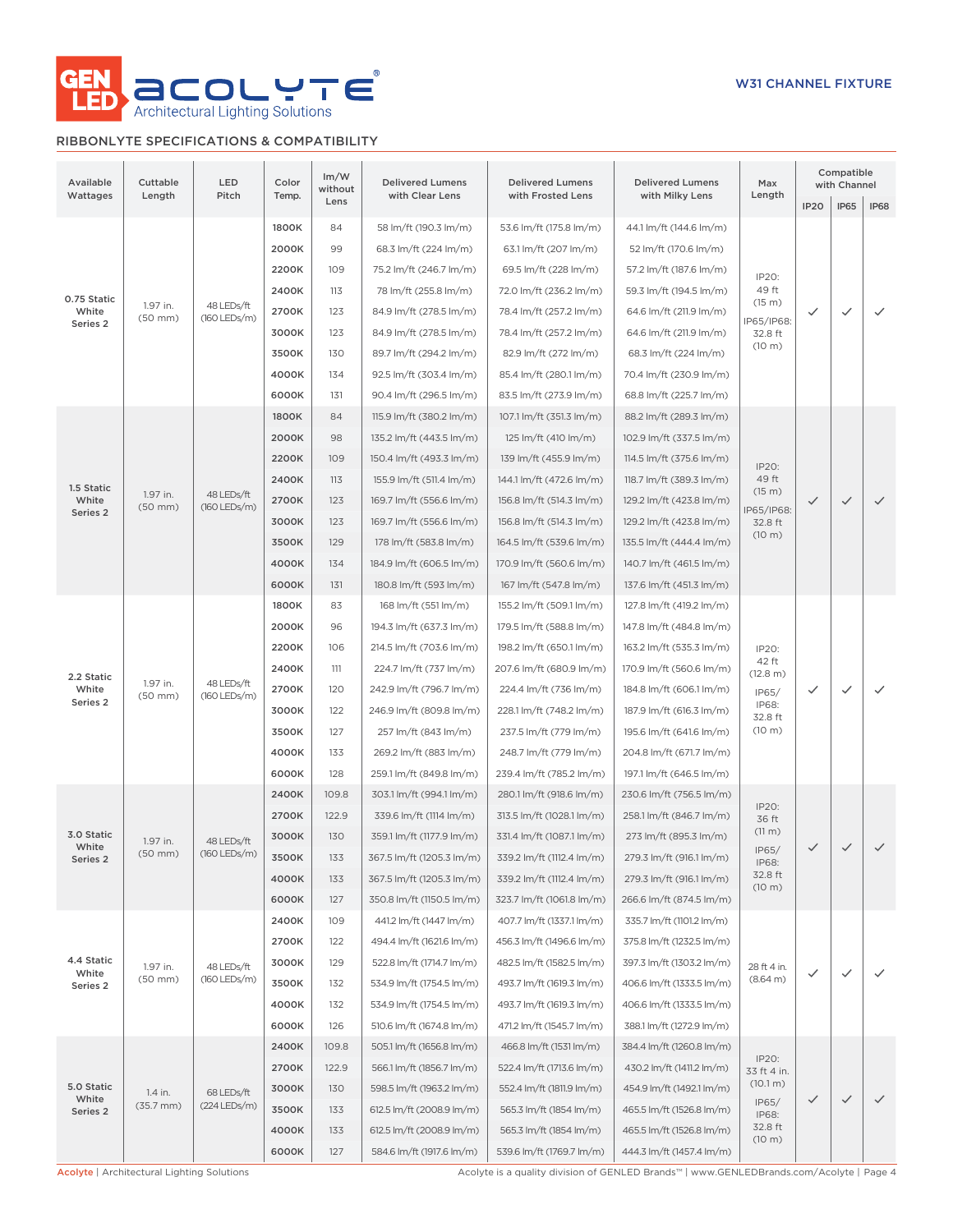

## RIBBONLYTE SPECIFICATIONS & COMPATIBILITY

| Available<br>Wattages                | Cuttable<br>Length               | LED<br>Pitch                 | Color<br>Temp.                                     | Im/W<br>without<br>Lens | <b>Delivered Lumens</b><br>with Clear Lens | <b>Delivered Lumens</b><br>with Frosted Lens | <b>Delivered Lumens</b><br>with Milky Lens | Max<br>Length            | IP <sub>20</sub>         | Compatible<br>with Channel<br><b>IP65</b> | <b>IP68</b>  |      |                         |                         |                         |                      |                        |              |              |                           |                           |                             |                         |                            |         |              |
|--------------------------------------|----------------------------------|------------------------------|----------------------------------------------------|-------------------------|--------------------------------------------|----------------------------------------------|--------------------------------------------|--------------------------|--------------------------|-------------------------------------------|--------------|------|-------------------------|-------------------------|-------------------------|----------------------|------------------------|--------------|--------------|---------------------------|---------------------------|-----------------------------|-------------------------|----------------------------|---------|--------------|
|                                      |                                  |                              | 2400K                                              | 109                     | 601.6 lm/ft (1973.2 lm/m)                  | 555.9 lm/ft (1823.4 lm/m)                    | 457.8 lm/ft (1501.6 lm/m)                  |                          |                          |                                           |              |      |                         |                         |                         |                      |                        |              |              |                           |                           |                             |                         |                            |         |              |
|                                      |                                  |                              |                                                    |                         |                                            |                                              |                                            |                          |                          |                                           |              |      |                         |                         |                         |                      |                        |              |              |                           |                           |                             |                         |                            |         |              |
| 6.0 Static                           |                                  |                              | 2700K                                              | 122                     | 674.2 lm/ft (2211.3 lm/m)                  | 622.2 lm/ft (2040.8 lm/m)                    | 512.4 lm/ft (1680.7 lm/m)                  |                          |                          |                                           |              |      |                         |                         |                         |                      |                        |              |              |                           |                           |                             |                         |                            |         |              |
| White                                | 1.4 in.<br>$(35.7 \, \text{mm})$ | 68 LEDs/ft<br>(224 LEDs/m)   | 3000K                                              | 129                     | 712.9 lm/ft (2338.2 lm/m)                  | 657.9 lm/ft (2157.9 lm/m)                    | 541.8 lm/ft (1777.1 lm/m)                  | 28 ft<br>(8.5 m)         | ✓                        | ✓                                         | $\checkmark$ |      |                         |                         |                         |                      |                        |              |              |                           |                           |                             |                         |                            |         |              |
| Series 2                             |                                  |                              | 3500K                                              | 132                     | 729.4 lm/ft (2392.5 lm/m)                  | 673.2 lm/ft (2208.1 lm/m)                    | 554.4 lm/ft (1818.4 lm/m)                  |                          |                          |                                           |              |      |                         |                         |                         |                      |                        |              |              |                           |                           |                             |                         |                            |         |              |
|                                      |                                  |                              | 4000K                                              | 132                     | 612.5 lm/ft (2008.9 lm/m)                  | 673.2 lm/ft (2208.1 lm/m)                    | 554.4 lm/ft (1818.4 lm/m)                  |                          |                          |                                           |              |      |                         |                         |                         |                      |                        |              |              |                           |                           |                             |                         |                            |         |              |
|                                      |                                  |                              | 6000K                                              | 126                     | 696.3 lm/ft (2283.8 lm/m)                  | 642.6 lm/ft (2107.7 lm/m)                    | 529.2 lm/ft (1735.8 lm/m)                  |                          |                          |                                           |              |      |                         |                         |                         |                      |                        |              |              |                           |                           |                             |                         |                            |         |              |
|                                      |                                  |                              | Red                                                | 41                      | 28 lm/ft (93 lm/m)                         | 26 lm/ft (86 lm/m)                           | 22 lm/ft (70.6 lm/m)                       | IP20:<br>49 ft           |                          |                                           |              |      |                         |                         |                         |                      |                        |              |              |                           |                           |                             |                         |                            |         |              |
| 0.75 Static<br>Color                 | 1.97 in.                         | 48 LEDs/ft                   | Green                                              | 175                     | 121 lm/ft (396 lm/m)                       | 112 lm/ft (366 lm/m)                         | 92 lm/ft (301.4 lm/m)                      | (15 m)<br>IP65/          | $\checkmark$             | $\checkmark$                              | $\checkmark$ |      |                         |                         |                         |                      |                        |              |              |                           |                           |                             |                         |                            |         |              |
| Series <sub>2</sub>                  | $(50$ mm $)$                     | (160 LEDs/m)                 | <b>Blue</b>                                        | 19                      | 13 lm/ft (43 lm/m)                         | 12 lm/ft (40 lm/m)                           | 10 lm/ft (32.7 lm/m)                       | IP68:                    |                          |                                           |              |      |                         |                         |                         |                      |                        |              |              |                           |                           |                             |                         |                            |         |              |
|                                      |                                  |                              | Amber                                              | 34                      | 23 lm/ft (77 lm/m)                         | 22 lm/ft (71 lm/m)                           | 18 lm/ft (58.6 lm/m)                       | 32.8 ft<br>(10 m)        |                          |                                           |              |      |                         |                         |                         |                      |                        |              |              |                           |                           |                             |                         |                            |         |              |
|                                      |                                  |                              | Red                                                | 42                      | 58 lm/ft (190 lm/m)                        | 54 lm/ft (176 lm/m)                          | 44 lm/ft (144.7 lm/m)                      | IP20:<br>49 ft           |                          |                                           |              |      |                         |                         |                         |                      |                        |              |              |                           |                           |                             |                         |                            |         |              |
| 1.5 Static                           | 1.97 in.                         | 48 LEDs/ft                   | Green                                              | 160                     | 221 lm/ft (724 lm/m)                       | 204 lm/ft (669 lm/m)                         | 168 lm/ft (551.1 lm/m)                     | (15 m)                   |                          |                                           |              |      |                         |                         |                         |                      |                        |              |              |                           |                           |                             |                         |                            |         |              |
| Color<br>Series <sub>2</sub>         | $(50$ mm $)$                     | (160 LEDs/m)                 | <b>Blue</b>                                        | 18                      | 25 lm/ft (81 lm/m)                         | 23 lm/ft (75 lm/m)                           | 19 lm/ft (62 lm/m)                         | IP65/<br>IP68:           | $\checkmark$             | ✓                                         | $\checkmark$ |      |                         |                         |                         |                      |                        |              |              |                           |                           |                             |                         |                            |         |              |
|                                      |                                  |                              | Amber                                              | 34                      | 47 lm/ft (154 lm/m)                        | 43 lm/ft (142 lm/m)                          | 36 lm/ft (117.1 lm/m)                      | 32.8 ft<br>(10 m)        |                          |                                           |              |      |                         |                         |                         |                      |                        |              |              |                           |                           |                             |                         |                            |         |              |
|                                      |                                  |                              | Red                                                | 42                      | 85 lm/ft (279 lm/m)                        | 79 lm/ft (258 lm/m)                          | 65 lm/ft (212.2 lm/m)                      | IP20:<br>42 ft           |                          |                                           |              |      |                         |                         |                         |                      |                        |              |              |                           |                           |                             |                         |                            |         |              |
| 2.2 Static                           | 1.97 in.                         | 48 LEDs/ft                   |                                                    |                         |                                            |                                              |                                            |                          |                          |                                           |              |      | Green                   | 145                     | 293 lm/ft (963 lm/m)    | 271 lm/ft (889 lm/m) | 223 lm/ft (732.4 lm/m) | (12.8 m)     |              |                           |                           |                             |                         |                            |         |              |
| Color<br>Series <sub>2</sub>         | $(50$ mm $)$                     | (160 LEDs/m)                 | <b>Blue</b>                                        | 18                      | 36 lm/ft (119 lm/m)                        | 34 lm/ft (110 lm/m)                          | 28 lm/ft (90.9 lm/m)                       | IP65/<br>IP68:           | $\checkmark$             | $\checkmark$                              | $\checkmark$ |      |                         |                         |                         |                      |                        |              |              |                           |                           |                             |                         |                            |         |              |
|                                      |                                  |                              | Amber                                              | 33                      | 67 lm/ft (219 lm/m)                        | 62 lm/ft (202 lm/m)                          | 51 lm/ft (166.7 lm/m)                      | 32.8 ft<br>(10 m)        |                          |                                           |              |      |                         |                         |                         |                      |                        |              |              |                           |                           |                             |                         |                            |         |              |
|                                      |                                  |                              |                                                    |                         |                                            | Red                                          | 40.0                                       | 110.4 lm/ft (362.1 lm/m) | 102.0 lm/ft (334.6 lm/m) | 84.0 lm/ft (275.52 lm/m)                  |              |      |                         |                         |                         |                      |                        |              |              |                           |                           |                             |                         |                            |         |              |
| 3.0 Static                           | 1.97 in.                         | 48 LEDs/ft                   | Green                                              | 127.0                   | 350.9 lm/ft (1151.0 lm/m)                  | 323.9 lm/ft (1062.2 lm/m)                    | 266.7 lm/ft (874.776 lm/m)                 | 32.8 ft                  |                          |                                           |              |      |                         |                         |                         |                      |                        |              |              |                           |                           |                             |                         |                            |         |              |
| Color<br>Series <sub>2</sub>         | $(50$ mm $)$                     | (160 LEDs/m)                 |                                                    |                         |                                            |                                              |                                            |                          |                          |                                           | <b>Blue</b>  | 25.0 | 69.1 lm/ft (226.6 lm/m) | 63.8 lm/ft (209.1 lm/m) | 52.5 lm/ft (172.2 lm/m) | (10 m)               | $\checkmark$           | $\checkmark$ | $\checkmark$ |                           |                           |                             |                         |                            |         |              |
|                                      |                                  |                              | Amber                                              | 29.0                    | 80.1 lm/ft (262.8 lm/m)                    | 74.0 lm/ft (242.6 lm/m)                      | 60.9 lm/ft (199.752 lm/m)                  |                          |                          |                                           |              |      |                         |                         |                         |                      |                        |              |              |                           |                           |                             |                         |                            |         |              |
|                                      |                                  |                              | Red                                                | 38.0                    | 153.8 lm/ft (504.5 lm/m)                   | 142.1 lm/ft (466.2 lm/m)                     | 117.0 lm/ft (383.8912 lm/m)                |                          |                          |                                           |              |      |                         |                         |                         |                      |                        |              |              |                           |                           |                             |                         |                            |         |              |
| 4.4 Static                           | 1.97 in.                         |                              | 48 LEDs/ft<br>(160 LEDs/m)                         |                         |                                            |                                              |                                            |                          |                          |                                           |              |      |                         |                         |                         |                      |                        | Green        | 117.0        | 474.1 lm/ft (1555.1 lm/m) | 437.6 lm/ft (1435.3 lm/m) | 360.4 lm/ft (1181.981 lm/m) | 29 ft                   |                            |         |              |
| Color<br>Series <sub>2</sub>         | $(50$ mm $)$                     |                              |                                                    |                         |                                            |                                              |                                            |                          |                          |                                           |              |      |                         |                         |                         |                      |                        |              |              | <b>Blue</b>               | 24.0                      | 97.3 lm/ft (319.0 lm/m)     | 89.8 lm/ft (294.4 lm/m) | 73.9 lm/ft (242.4576 lm/m) | (8.8 m) | $\checkmark$ |
|                                      |                                  |                              | Amber                                              | 25.0                    | 101.3 lm/ft (332.2 lm/m)                   | 93.5 lm/ft (306.7 lm/m)                      | 77.0 lm/ft (252.56 lm/m)                   |                          |                          |                                           |              |      |                         |                         |                         |                      |                        |              |              |                           |                           |                             |                         |                            |         |              |
|                                      |                                  |                              | Red                                                | 37.0                    | 170.2 lm/ft (558.2 lm/m)                   | 157.3 lm/ft (515.8 lm/m)                     | 129.5 lm/ft (424.76 lm/m)                  |                          |                          |                                           |              |      |                         |                         |                         |                      |                        |              |              |                           |                           |                             |                         |                            |         |              |
| 5.0 Static                           | 1.4 in.                          | 68 LEDs/ft                   | Green                                              | 116.0                   | 534.2 lm/ft (1752.1 lm/m)                  | 493.0 lm/ft (1617.0 lm/m)                    | 406.0 lm/ft (1331.68 lm/m)                 | 30 ft                    |                          |                                           |              |      |                         |                         |                         |                      |                        |              |              |                           |                           |                             |                         |                            |         |              |
| Color<br>Series <sub>2</sub>         | $(35.7 \, \text{mm})$            | (224 LEDs/m)                 | <b>Blue</b>                                        | 24.0                    | 110.5 lm/ft (362.5 lm/m)                   | 102.0 lm/ft (334.6 lm/m)                     | 84.0 lm/ft (275.52 lm/m)                   | $(9.14 \text{ m})$       | $\checkmark$             | $\checkmark$                              | $\checkmark$ |      |                         |                         |                         |                      |                        |              |              |                           |                           |                             |                         |                            |         |              |
|                                      |                                  |                              | Amber                                              | 26.0                    | 119.7 lm/ft (392.7 lm/m)                   | 110.5 lm/ft (362.4 lm/m)                     | 91.0 lm/ft (298.48 lm/m)                   |                          |                          |                                           |              |      |                         |                         |                         |                      |                        |              |              |                           |                           |                             |                         |                            |         |              |
|                                      |                                  |                              | Red                                                | 37.0                    | 204.2 lm/ft (669.8 lm/m)                   | 188.7 lm/ft (618.9 lm/m)                     | 155.4 lm/ft (509.712 lm/m)                 |                          |                          |                                           |              |      |                         |                         |                         |                      |                        |              |              |                           |                           |                             |                         |                            |         |              |
| 6.0 Static                           | 1.4 in.                          | 68 LEDs/ft                   | Green                                              | 113.0                   | 624.4 lm/ft (2048.2 lm/m)                  | 576.3 lm/ft (1890.3 lm/m)                    | 474.6 lm/ft (1556.688 lm/m)                |                          |                          |                                           |              |      |                         |                         |                         |                      |                        |              |              |                           |                           |                             |                         |                            |         |              |
| Color<br>Series 2                    | $(35.7 \, \text{mm})$            | (224 LEDs/m)                 | <b>Blue</b>                                        | 23.0                    | 127.1 lm/ft (416.9 lm/m)                   | 117.3 lm/ft (384.8 lm/m)                     | 96.6 lm/ft (316.9 lm/m)                    | 28 ft<br>(8.5 m)         | $\checkmark$             | $\checkmark$                              | $\checkmark$ |      |                         |                         |                         |                      |                        |              |              |                           |                           |                             |                         |                            |         |              |
|                                      |                                  |                              | Amber                                              | 24.0                    | 132.6 lm/ft (435.0 lm/m)                   | 122.4 lm/ft (401.6 lm/m)                     | 100.8 lm/ft (330.7 lm/m)                   |                          |                          |                                           |              |      |                         |                         |                         |                      |                        |              |              |                           |                           |                             |                         |                            |         |              |
| 1.0<br>Variable<br>White             | 1.97 in.<br>$(50$ mm $)$         | 42 LEDs/ft<br>(140 LEDs/m)   | 2000K<br>$\begin{array}{c} + \end{array}$<br>6500K | 85.0                    | 78.2 lm/ft (257 lm/m)                      | 72.3 lm/ft (237 lm/m)                        | 60 lm/ft (200 lm/m)                        | 32.8 ft<br>(10 m)        | $\checkmark$             | ✓                                         | $\checkmark$ |      |                         |                         |                         |                      |                        |              |              |                           |                           |                             |                         |                            |         |              |
| Series 2                             |                                  |                              |                                                    |                         |                                            |                                              |                                            |                          |                          |                                           |              |      |                         |                         |                         |                      |                        |              |              |                           |                           |                             |                         |                            |         |              |
| 3.0<br>Variable<br>White<br>Series 2 | 1.97 in.<br>$(50$ mm $)$         | 42 LEDs/ft<br>$(140$ LEDs/m) | 2000K<br>$\begin{array}{c} + \end{array}$<br>6500K | 80.0                    | 220.8 lm/ft (725 lm/m)                     | 205.0 lm/ft (670 lm/m)                       | 168.0 lm/ft (551.2 lm/m)                   | 32.8 ft<br>(10 m)        | $\checkmark$             | $\checkmark$                              | $\checkmark$ |      |                         |                         |                         |                      |                        |              |              |                           |                           |                             |                         |                            |         |              |
| 6.0<br>Variable<br>White<br>Series 2 | 1.97 in.<br>$(50$ mm $)$         | 42 LEDs/ft<br>(140 LEDs/m)   | 2000K<br>$\ddot{}$<br>6500K                        | 75.0                    | 415 lm/ft (1,362 lm/m)                     | 382.5 lm/ft (1255 lm/m)                      | 315.0 lm/ft (1033.5 lm/m)                  | 32.8 ft<br>(10 m)        | $\checkmark$             | $\checkmark$                              | ✓            |      |                         |                         |                         |                      |                        |              |              |                           |                           |                             |                         |                            |         |              |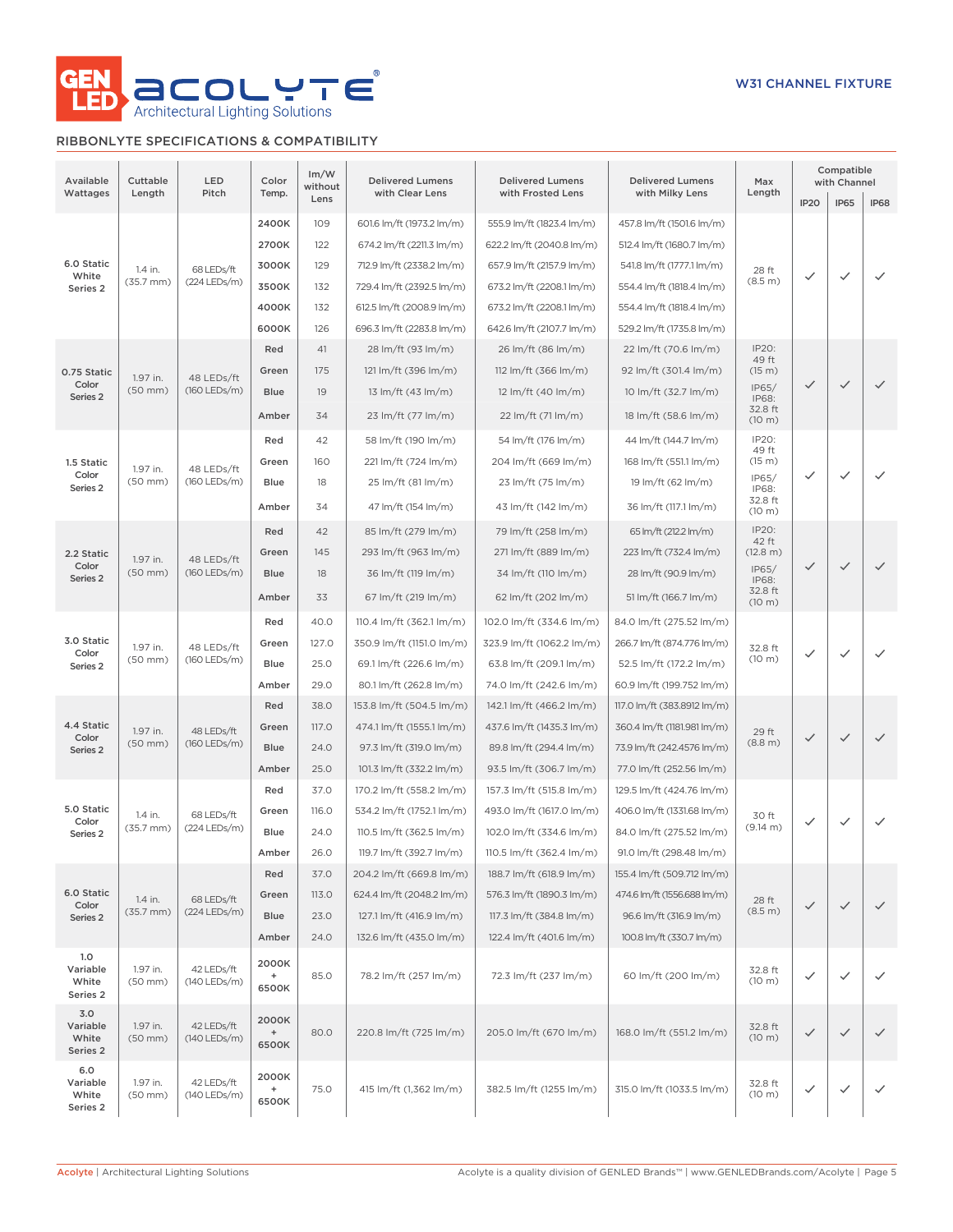

### RIBBONLYTE SPECIFICATIONS & COMPATIBILITY

| Available                  | LED<br>Cuttable                    |                             | Color                     | Im/W<br>without | <b>Delivered Lumens</b>                         | <b>Delivered Lumens</b>                                                                        | <b>Delivered Lumens</b>                      | Max                                |              | Compatible<br>with Channel |              |
|----------------------------|------------------------------------|-----------------------------|---------------------------|-----------------|-------------------------------------------------|------------------------------------------------------------------------------------------------|----------------------------------------------|------------------------------------|--------------|----------------------------|--------------|
| Wattages                   | Length                             | Pitch                       | Temp.                     | Lens            | with Clear Lens                                 | with Frosted Lens                                                                              | with Milky Lens                              | Length                             | <b>IP20</b>  | <b>IP65</b>                | <b>IP68</b>  |
| 2.2 RGB                    | 6.55 in.<br>$(166.4 \, \text{mm})$ | 9 LEDs/ft<br>$(30$ LEDs/m)  | <b>RGB</b>                | 37              | 74.9 lm/ft (245.6 lm/m)                         | 69.7 lm/ft (228.65 lm/m)<br>All LEDs at 100%                                                   | 57.4 lm/ft (188.3 lm/m)<br>All LEDs at 100%  | 19 ft 7.9 in.<br>(6 <sub>m</sub> ) | $\checkmark$ | ✓                          | $\checkmark$ |
| <b>4.4 RGB</b>             | 3.94 in.<br>(100 mm)               | 18 LEDs/ft<br>$(60$ LEDs/m) | <b>RGB</b>                | 37              | 149.8 lm/ft (491.3 lm/m)                        | 140.25 lm/ft (459.85 lm/m)<br>All LEDs at 100%                                                 | 115.5 lm/ft (378.7 lm/m)<br>All LEDs at 100% | 19 ft 7.9 in.<br>(6 <sub>m</sub> ) | $\checkmark$ | $\checkmark$               | $\checkmark$ |
| 8.8 RGB                    | 1.97 in.<br>$(50$ mm $)$           | 18 LEDs/ft<br>(60 LEDs/m)   | <b>RGB</b>                | 37              | 302.68 lm/ft (992.68 lm/m)<br>All LEDs at 100%  | 279.65 lm/ft (917.15 lm/m)<br>All LEDs at 100%                                                 | 230.3 lm/ft (755.3 lm/m)<br>All LEDs at 100% | 19 ft 7.9 in.<br>(6 <sub>m</sub> ) | $\checkmark$ | $\checkmark$               | $\checkmark$ |
| 4.4 RGBW                   | 6.55 in.<br>$(166.4 \, \text{mm})$ | 18 LEDs/ft<br>$(60$ LEDs/m) | <b>RGBW</b>               | 65              | 263.1 lm/ft (863 lm/m)                          | 243.95 lm/ft (799.85 lm/m)<br>200.9 lm/ft (658.7 lm/m)<br>All LEDs at 100%<br>All LEDs at 100% |                                              | 19 ft 7.9 in.<br>(6 <sub>m</sub> ) | $\checkmark$ | $\checkmark$               | $\checkmark$ |
| 4.4 RGBA                   | 6.55 in.<br>$(166.4 \, \text{mm})$ | 18 LEDs/ft<br>$(60$ LEDs/m) | <b>RGBA</b>               | 33              | 133.6 lm/ft (438.1 lm/m)                        | 243.95 lm/ft (799.85 lm/m)<br>All LEDs at 100%                                                 | 200.9 lm/ft (658.7 lm/m)<br>All LEDs at 100% | 19 ft 7.9 in.<br>(6 <sub>m</sub> ) | $\checkmark$ | $\checkmark$               | $\checkmark$ |
| $5.54-in-1$<br><b>RGBW</b> | 3.94 in.<br>$(100$ mm $)$          | 18 LEDs/ft<br>$(60$ LEDs/m) | <b>RGBW</b>               | 51              | 305 lm/ft (1000.3 lm/m)                         | 237.15 lm/ft (777.75 lm/m)<br>195.3 lm/ft (640.5 lm/m)<br>All LEDs at 100%<br>All LEDs at 100% |                                              | 19 ft 7.9 in.<br>(6 <sub>m</sub> ) | $\checkmark$ | $\checkmark$               | $\checkmark$ |
| 5.5 4-in-1<br><b>RGBA</b>  | 3.94 in.<br>$(100$ mm $)$          | 18 LEDs/ft<br>(60 LEDs/m)   | <b>RGBA</b>               | 27              | 161.5 lm/ft (529.6 lm/m)                        | 237.15 lm/ft (777.75 lm/m)<br>All LEDs at 100%                                                 | 195.3 lm/ft (640.5 lm/m)<br>All LEDs at 100% | 19 ft 7.9 in.<br>(6 <sub>m</sub> ) | $\checkmark$ | $\checkmark$               | $\checkmark$ |
| 8.8 RGBW                   | 3.94 in.<br>$(100$ mm $)$          | 36 LEDs/ft<br>(120 LEDs/m)  | <b>RGBW</b><br>43         |                 | 344.08 lm/ft (1127.92 lm/m)<br>All LEDs at 100% | 317.9 lm/ft (1042.1 lm/m)<br>All LEDs at 100%                                                  | 261.8 lm/ft (858.2 lm/m)<br>All LEDs at 100% | 19 ft 7.9 in.<br>(6 <sub>m</sub> ) | $\checkmark$ | $\checkmark$               | $\checkmark$ |
| 8.8 RGBA                   | 3.94 in.<br>$(100$ mm $)$          | 36 LEDs/ft<br>(120 LEDs/m)  | <b>RGBA</b>               | 22              | 344.08 lm/ft (1127.92 lm/m)<br>All LEDs at 100% | 317.9 lm/ft (1042.1 lm/m)<br>All LEDs at 100%                                                  | 261.8 lm/ft (858.2 lm/m)<br>All LEDs at 100% | 19 ft 7.9 in.<br>(6 <sub>m</sub> ) | $\checkmark$ | $\checkmark$               | $\checkmark$ |
|                            |                                    |                             | Red                       | 15              | 17 lm/ft (55.8 lm/m)                            | 15.7 lm/ft (51.6 lm/m)                                                                         | 13 lm/ft (42.5 lm/m)                         |                                    |              |                            |              |
| <b>RGB</b>                 | 3.94 in.                           | 18 LEDs/ft                  | Green                     | 37              | 42 lm/ft (137.7 lm/m)                           | 38.8 lm/ft (127.2 lm/m)                                                                        | 31.9 lm/ft (104.8 lm/m)                      | 16 ft 5 in.                        | N/A          | N/A                        | $\checkmark$ |
| Addressable                | $(100$ mm $)$                      | $(60$ LEDs/m)               | <b>Blue</b>               | $\mathsf 9$     | 10.2 lm/ft (33.5 lm/m)                          | 9.4 lm/ft (30.9 lm/m)                                                                          | 7.8 lm/ft (25.5 lm/m)                        | (5 <sub>m</sub> )                  |              |                            | <b>IP67</b>  |
|                            |                                    |                             | All                       | 24              | 81.7 lm/ft (267.9 lm/m)                         | 75.5 lm/ft (247.6 lm/m)                                                                        | 62.2 lm/ft (203.9 lm/m)                      |                                    |              |                            |              |
|                            |                                    |                             | Red                       | 15              | 18.6 lm/ft (61.1 lm/m)                          | 17.2 lm/ft (56.5 lm/m)                                                                         | 14.2 lm/ft (46.5 lm/m)                       |                                    |              |                            |              |
| <b>RGBW</b>                | 3.94 in.                           | 18 LEDs/ft                  | Green                     | 38              | 47.2 lm/ft (154.8 lm/m)                         | 43.6 lm/ft (143 lm/m)                                                                          | 35.9 lm/ft (117.8 lm/m)                      | 16 ft 5 in.                        |              |                            |              |
| Addressable                | $(100$ mm $)$                      | $(60$ LEDs/m)               | Blue                      | 8               | 9.9 lm/ft (32.6 lm/m)                           | 9.2 lm/ft (30.1 lm/m)                                                                          | 7.6 lm/ft (24.8 lm/m)                        | (5 <sub>m</sub> )                  | N/A          | N/A                        | <b>IP67</b>  |
|                            |                                    |                             | White                     | 38              | 47.2 lm/ft (154.8 lm/m)                         | 43.6 lm/ft (143 lm/m)                                                                          | 35.9 lm/ft (117.8 lm/m)                      |                                    |              |                            |              |
|                            |                                    |                             | All                       | 31              | 154 lm/ft (505.1 lm/m)                          | 142.3 lm/ft (466.7 lm/m)                                                                       | 117.2 lm/ft (384.4 lm/m)                     |                                    |              |                            |              |
| 5.2<br>Warm Dim            | 3.94 in.<br>$(100$ mm $)$          | 36 LEDs/ft<br>(120 LEDs/m)  | <b>WARM</b><br><b>DIM</b> | 55              | 263.1 lm/ft (863 lm/m)                          | 244.8 lm/ft (803.25 lm/m)                                                                      | 201.6 lm/ft (661.5 lm/m)                     | 16 ft 4 in.<br>(5 <sub>m</sub> )   | $\checkmark$ | $\checkmark$               | $\checkmark$ |

DIODE VISIBILITY CHART (Data below applies to installations with Milky lens only)





**Static White & Static Color RibbonLyte Color Changing RibbonLyte 0.75/1.5/2.2 3.0/4.4 5.0/6.0 2.2 RGB 4.4 RGB 8.8 RGB 4.4 RGBW/A 5.5 4-in-1 RGBW/A 8.8 Ram Dim Variable White** IP20 IP65 IP68 IP20 IP65 IP68 IP20 IP65 IP68 IP20 IP65 IP68 IP20 IP65 IP68 IP20 IP65 IP68 IP20 IP65 IP68 IP20 IP65 IP68 IP20 IP65 IP68 IP20 IP65 IP68 IP20 IP65 IP68 **N N N Y N N Y N N N N**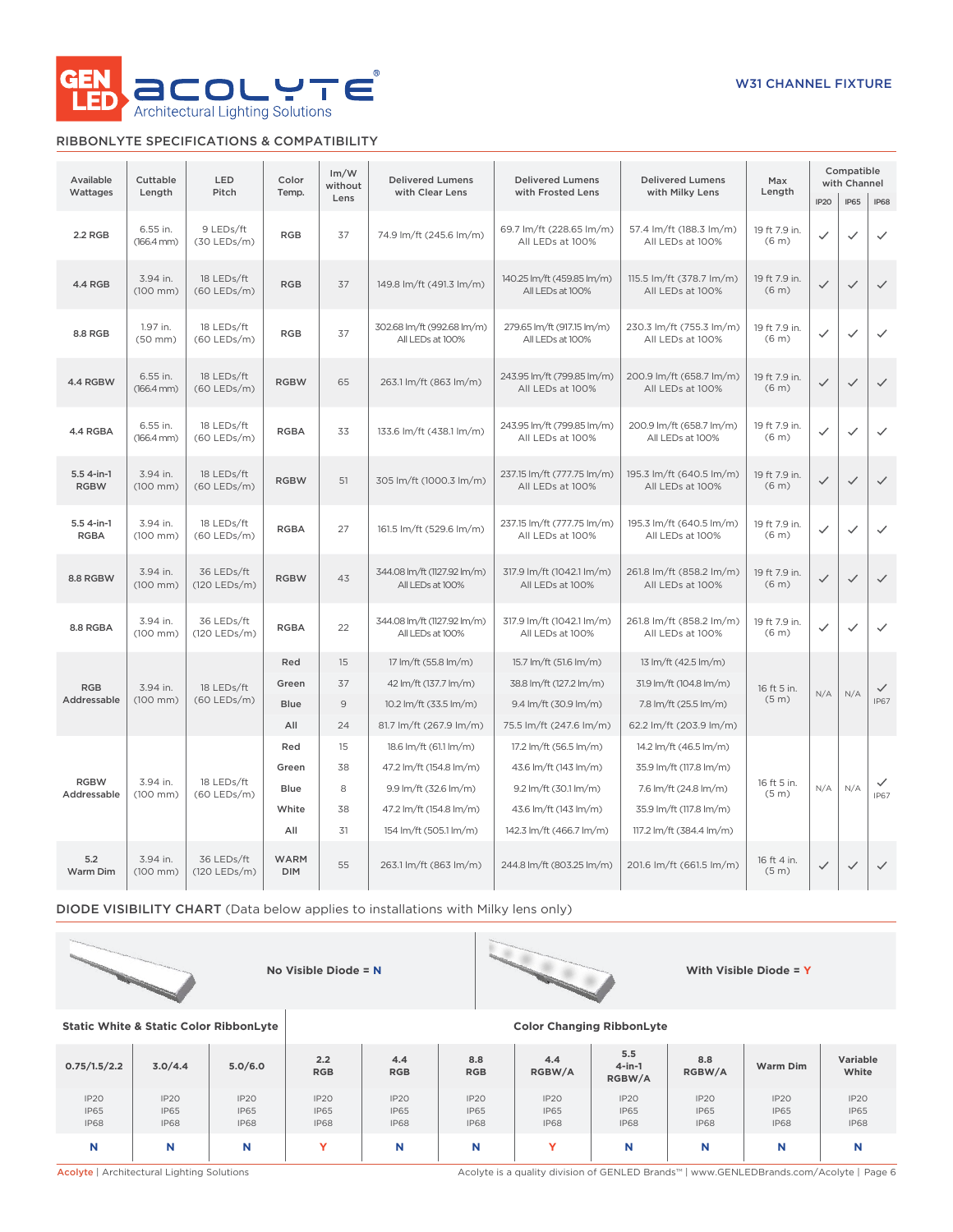

### AVAILABLE DRIVERS

#### NON-DIMMING ELECTRONIC DRIVERS LUTRON HI-LUME DRIVERS



30W, 60W, 96W Non-Dimming Electronic Class 2 Drivers

Part No.: • DRVW2430 (30 Watt) • DRVW2460 (60 Watt)

• DRVW2496 (96 Watt)

Output Voltage: 24 V Voltage Range: 120-277 VAC IP Rating: Dry or Damp UL Listed





60W, 96W, 150W, 300W ELV/MLV Dimmable Drivers

Part No.:

- DRVW2460ELVMLV (60 Watt)
- DRVW2496ELVMLV (96 Watt)
- DRVW24150ELVMLV (150 Watt)
- DRVW24300ELVMLV (300 Watt)

Line Voltage Dimmable Drivers Output Voltage: 24 V Voltage Range: 100-277 VAC IP Rating: IP67 Dimmable UL, CE, and CSA Listed



240W, 320W Non-Dimming Electronic Drivers

Part No.: • DRVW24240 (240 Watt) • DRVW24320 (320 Watt)

Output Voltage: 24 V Voltage Range: 90-305 VAC IP Rating: Dry or Damp UL Recognized



40W Lutron Hi-Lume 1% Dimming Class 2 Drivers

Part No.: • DRVLUT24403W (40 Watt, 3-wire) • DRVLUT24402W (40 Watt, 2-wire)

Output Voltage: 24 V Voltage Range: 120-277 VAC (3-wire model) or 120V (2-wire model) IP Rating: Dry or Damp Dimmable using 2-wire forward phase, 3-wire+G or digital EcoSystem UL Listed



#### LUTRON Skylark Contour Dimmer

Part No.: TRIDIMSKY Width: 2.94 in (75 mm) Length: 4.69 in (120 mm) Depth: 0.30 in (7.6 mm)

- Single pole and 3-way versions
- Compatible with Acolyte MLV drivers
- Slide adjusts brightness and On/Off control
- 30 mA max control current
- Available in white finish



#### LUTRON NOVA-T Dimmer

Part No.: TRIDIMNOVA Width: 2.75 in (70 mm) Length: 4.56 in (116 mm) Depth: 0.30 in (7.6 mm)

- Slide adjusts brightness and On/Off control
- 30 mA max control current
- Available in white finish



#### LUTRON DIVA Dimmer

Part No.: TRIDIMDIVA (With Locator Light) TRIDIMDIVAL Width: 2.94 in (75 mm) Length: 4.69 in (120 mm) Depth: 0.30 in (7.6 mm)

- Large paddle switch with a captive linear-slide dimmer
- 30 mA max control current
- Available in white finish
- Available with locator light which glows green when the switch is off

Note: For more options, please reference the Optional Dimmer List on Acolyte product website page.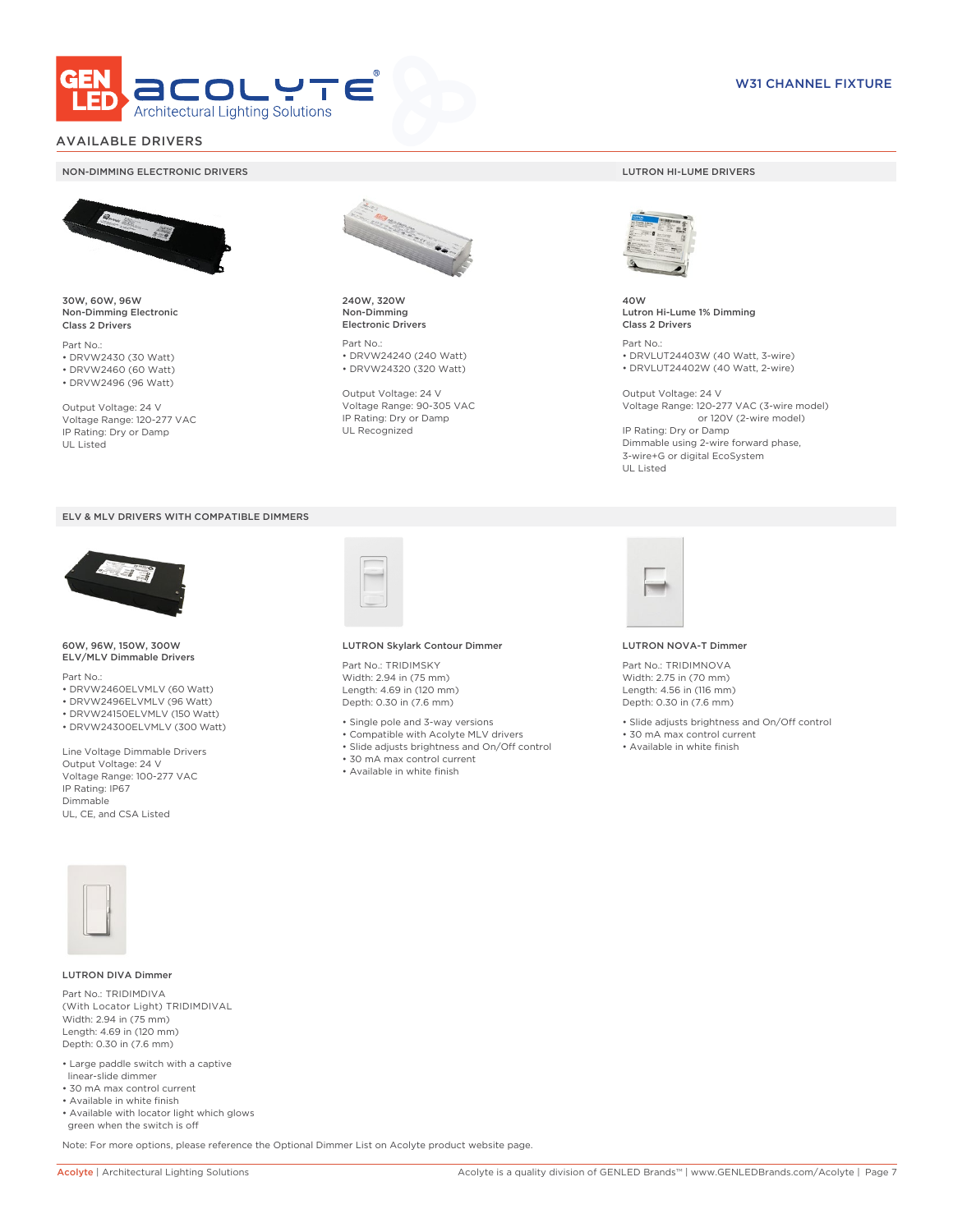

### AVAILABLE DRIVERS / CONTROLLERS AND DIMMING OPTIONS / WIRE GAUGE CHART

### 0-10V DRIVERS AND DIMMERS **DIMMING MODULE**



0-10V Dimmable Waterproof Drivers

96W Part No.: DRVW249610P 288W Part No.: DRVW2428810P Output Voltage: 24 V (+/- 0.5V) Voltage Range: 100-277 VAC Environmental Rating: UL Wet Location UL Listed



# LUTRON DIVA Dimmer

Part No.: LVDIMDIVA Width: 2.94 in (75 mm) Length: 4.69 in (120 mm) Depth: 0.30 in (7.6 mm)

- Compatible with 0-10 V Dimming Module
- Large paddle switch with a captive
- linear-slide dimmer
- 30 mA max control current
- Available in white finish

#### DMX CONTROLLER AND PART NUMBER - FOR COLOR CHANGING VERSIONS



GLASS TOUCH WALL CONTROLLER Part Number: AWCRGBWW AWCVWW



4 CHANNEL WATERPROOF DMX INTERFACE Part Number: DMXINFWLCD4



1 ZONE WALL CONTROLLER Part Number: DMXCTRLG



5 CHANNEL DMX INTERFACE Part Number: DMXINFLCD5



### LUTRON NOVA-T Dimmer

Part No.: LVDIMNOVA Width: 2.75 in (70 mm) Length: 4.56 in (116 mm) Depth: 0.30 in (7.6 mm)

- Compatible with 0-10 V Dimming Module
- Slide adjusts brightness and On/Off control
- 30 mA max control current • Available in white finish

#### Variable White Dimming Module

Part No.: VWDIMMOD

• 1 dimming module required per 30 ft (9.1 m) • This product is only compatible with Variable White RibbonLyte, not Variable White Amber or Variable White Red. Works with any 0-10V dimmers to provide CCT change with one dimmer and brightness change with the other.

Note: Max length before additional power is introduced



5 ZONE WALL CONTROLLER Part Number: DMXCTRL



DMX OPTO SPLITTER Part Number: DMXOS8



10 ZONE WALL CONTROLLER Part Number: DMXCTRLD

| DRIVER AND RIBBONLYTE AT FULL LOAD |      |        |                |               |      |           |      |        |                |               |      |               |      |        |                |        |
|------------------------------------|------|--------|----------------|---------------|------|-----------|------|--------|----------------|---------------|------|---------------|------|--------|----------------|--------|
| Wattages                           | 30   |        |                | 60            |      | 96<br>150 |      |        | 200            |               | 240  |               | 300  |        | 320            |        |
| Wire<br>Gauge                      | Feet | Meters | Feet           | <b>Meters</b> | Feet | Meters    | Feet | Meters | Feet           | <b>Meters</b> | Feet | <b>Meters</b> | Feet | Meters | Feet           | Meters |
|                                    |      |        |                |               |      |           |      |        |                |               |      |               |      |        |                |        |
| <b>24 AWG</b>                      | 14   | 4.27   | $\overline{9}$ | 2.74          | 5.5  | 1.68      | 3.75 | 1.14   | 2.75           | 0.84          | 2.25 | 0.69          | 1.75 | 0.53   | 1.75           | 0.53   |
| 22 AWG                             | 22   | 6.71   | 14             | 4.27          | 9    | 2.74      | 5.75 | 1.75   | 4.5            | 1.37          | 3.5  | 1.07          | 2.75 | 0.84   | 2.75           | 0.84   |
| 20 AWG                             | 35   | 10.67  | 23             | 7.01          | 14   | 4.27      | 9    | 2.74   | $\overline{7}$ | 2.13          | 5.75 | 1.75          | 4.5  | 1.37   | 4.25           | 1.30   |
| <b>18 AWG</b>                      | 56   | 17.07  | 37             | 11.28         | 23   | 7.01      | 15   | 4.57   | 11             | 3.35          | 9    | 2.74          | 7.5  | 2.29   | $\overline{7}$ | 2.13   |
| <b>16 AWG</b>                      | 90   | 27.44  | 60             | 18.29         | 37   | 11.28     | 24   | 7.32   | 18             | 5.49          | 15   | 4.57          | 12   | 3.66   | 11             | 3.35   |
| <b>14 AWG</b>                      | 142  | 43.29  | 95             | 28.96         | 59   | 17.99     | 38   | 11.59  | 28             | 8.54          | 23   | 7.01          | 19   | 5.79   | 17             | 5.18   |
| <b>12 AWG</b>                      | 226  | 68.90  | 151            | 46.04         | 94   | 28.66     | 60   | 18.29  | 45             | 13.72         | 37   | 11.28         | 30   | 9.15   | 28             | 8.54   |
| <b>10 AWG</b>                      | 360  | 109.76 | 240            | 73.17         | 150  | 45.73     | 96   | 29.27  | 72             | 21.95         | 60   | 18.29         | 48   | 14.63  | 45             | 13.72  |
| 8 AWG                              | 574  | 175.00 | 381            | 116.16        | 239  | 72.87     | 153  | 46.65  | 115            | 35.06         | 95   | 28.96         | 76   | 23.17  | 71             | 21.65  |